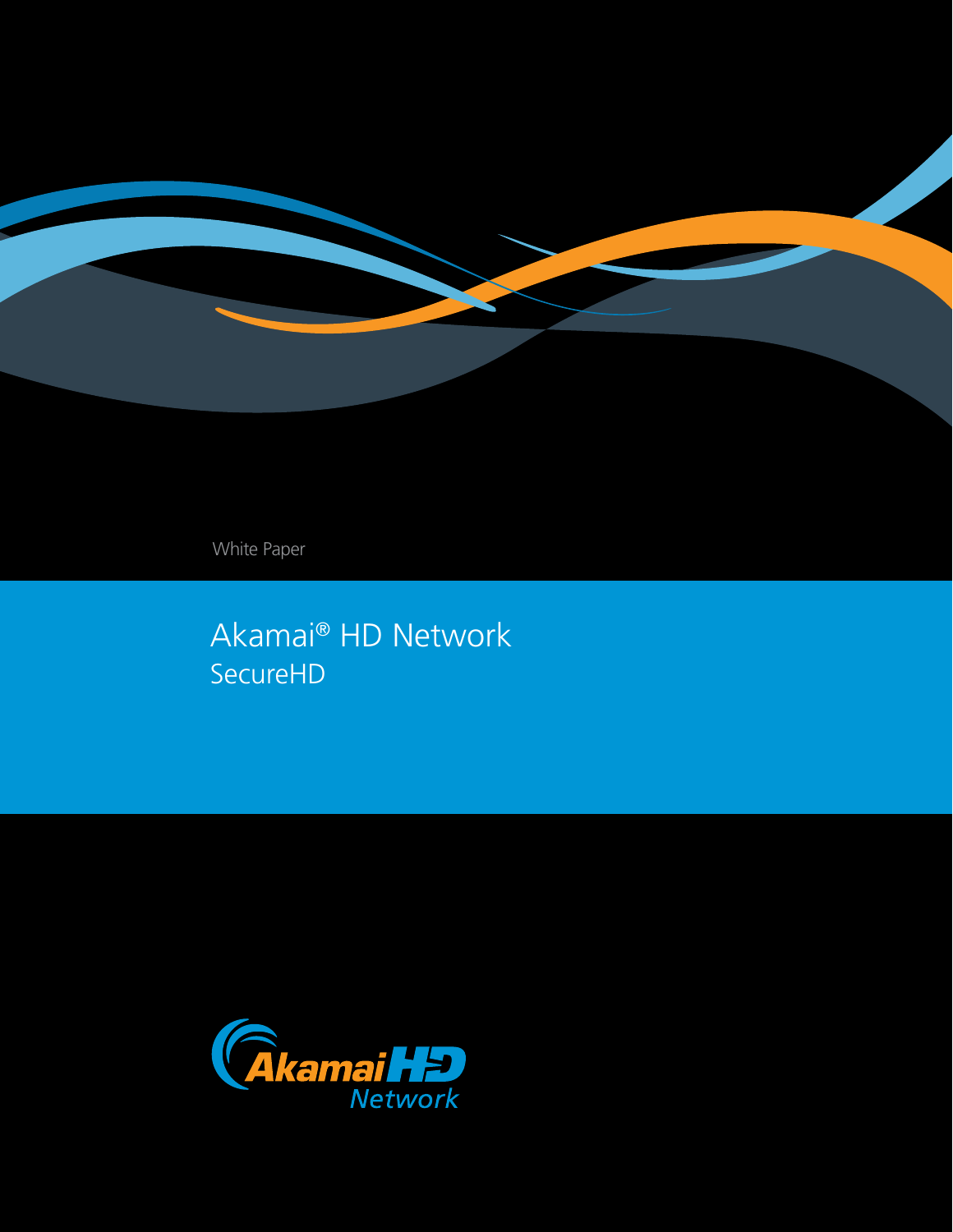# Table of Contents

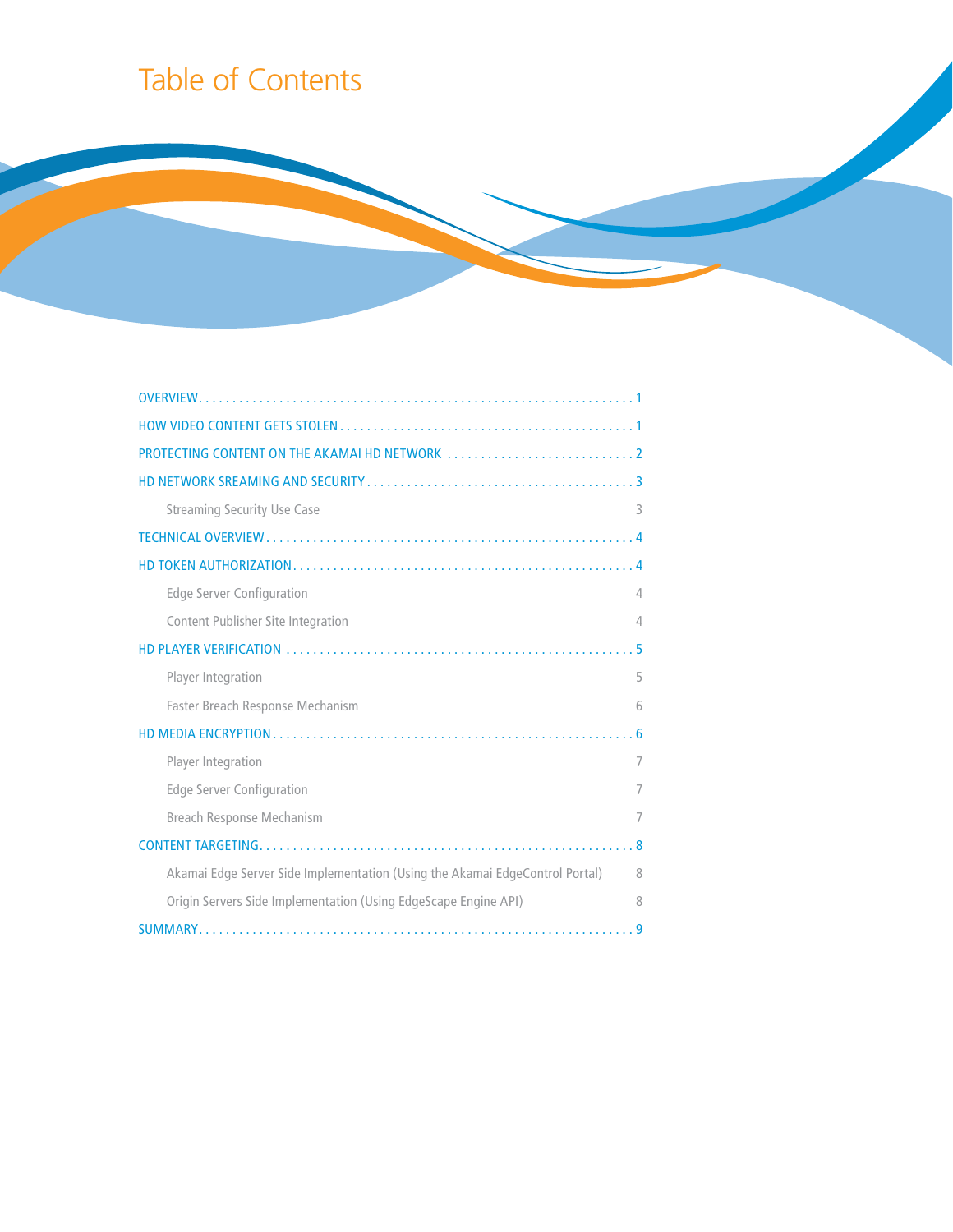### **Overview**

With the skyrocketing popularity of online video, content publishers have an extraordinary opportunity to leverage the compelling, interactive Internet medium to reach greater audiences and explore new business models. Key to enabling success, however, is meeting the contractual obligations of the rights holders. This is the ability to protect online content from unauthorized use and redistribution, as content piracy fundamentally threatens the content publisher's ability to monetize its valuable assets.

Securing media assets is a complex issue – one that requires a defense-in-depth approach employing different techniques to defend against different threats. In addition, content protection solutions need to strike the right balance between business and legal requirements, end user experience, and cost.

This whitepaper looks at the most common types of attacks video content providers face today and explains how the security mechanisms built into the Akamai HD Network combat these threats. We will examine Akamai's security features in detail, to illustrate how publishers can protect their media assets while delivering the best possible user experience to global, broadcast scale audiences.

While the Akamai HD Network offers these secure capabilities across popular platforms, including Adobe® Flash®, Microsoft Silverlight, and the Apple iPhone & iPad, this document provides technical details specific to Akamai HD for the Adobe Flash platform.

# How Video Content Gets Stolen

The points that follow list some of the most common forms of premium content attack:

- **Link Sharing** Unauthorized users obtaining access to premium/paid content and bypassing a retailer's business model.
- **Deep Linking** A hacker decompiles the player and posts the hidden links to his own site to monetize on the content.
- **Player Hijacking** Theft of the player, followed by copying it to a different website, thereby bypassing attributions to the origin site.
- **Stream Ripping** Theft of the actual content from the stream while it is being delivered to client systems.
- **Stealing from Cache** Theft of the content from a browser, player cache or disk.
- **Content Tampering** Modification of the actual content (e.g., replacing/injecting unwanted advertisements into the stream).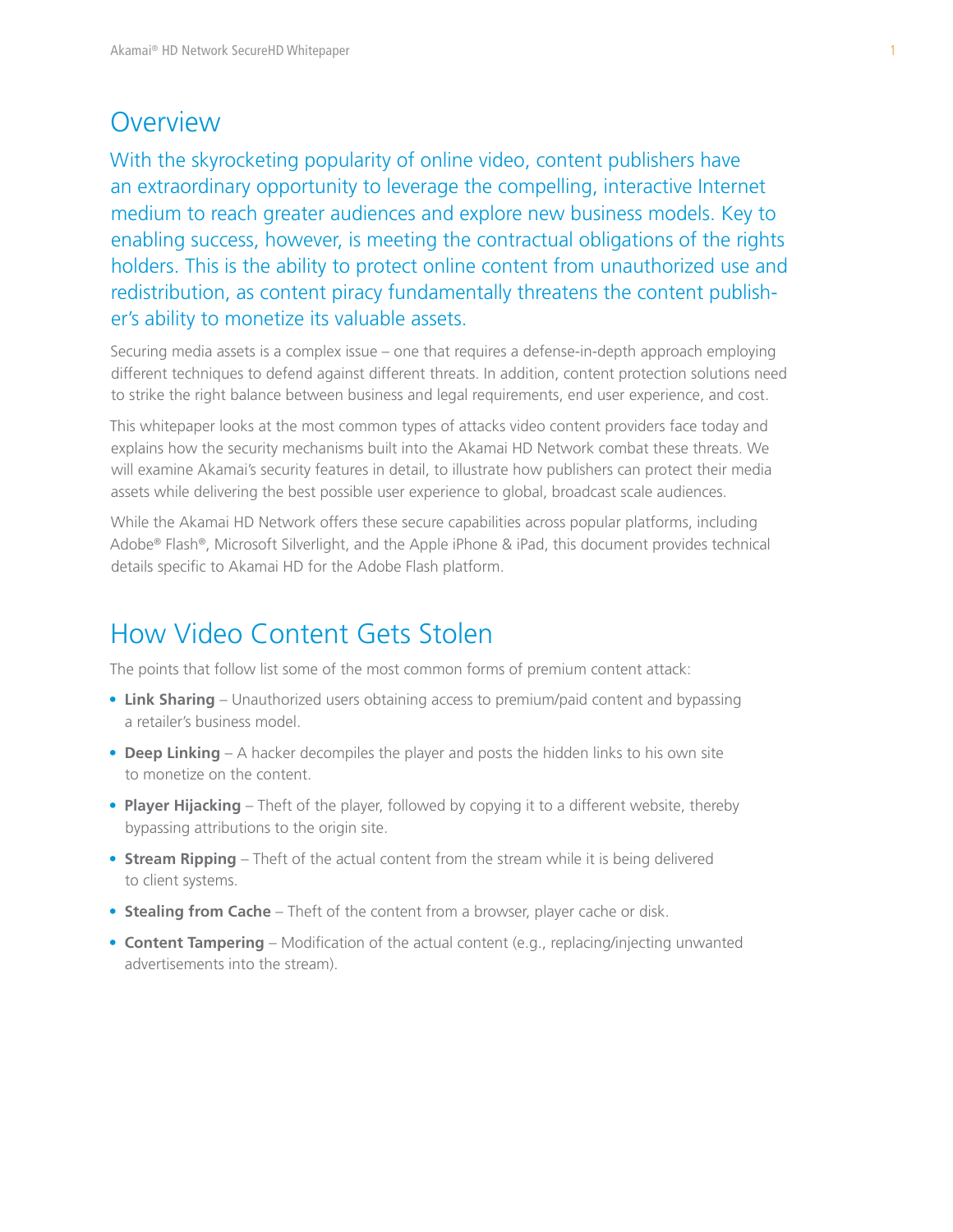# Protecting Content on the Akamai HD Network

Akamai offers "SecureHD", a set of security modules that can be used, independently or together, to provide content protection while allowing legitimate users to enjoy a smooth and stunning viewing experience. These mechanisms are designed to discourage and disable content and link piracy, while allowing the content owner to successfully monetize its assets — whether through pay-per-view, rentals and subscriptions, ad-supported, or other innovative business models.

SecureHD includes four key protective mechanisms:

- **HD Token Authorization** Authorizes the end user and prevents Link Sharing and Player Hijacking
- HD Player Verification Validates that the player playing the content is one of the approved players; helps detect player tampering and prevents deep linking
- HD Media Encryption Delivers the encrypted content to player runtime
- **Content Targeting** Enforces access in specific geographic regions (GEOs) and prevents GEO access violations

### **SecureHD Building Blocks**

| <b>HD Token Authorization</b> | Subscriber/User Entitlement to Enforce Authentication |
|-------------------------------|-------------------------------------------------------|
| <b>HD Player Verification</b> | Player Tamper Detection and Validation                |
| <b>HD Media Encryption</b>    | Secure Content Encryption                             |
| <b>Content Targeting</b>      | Enforcement of Geographic Access Restrictions         |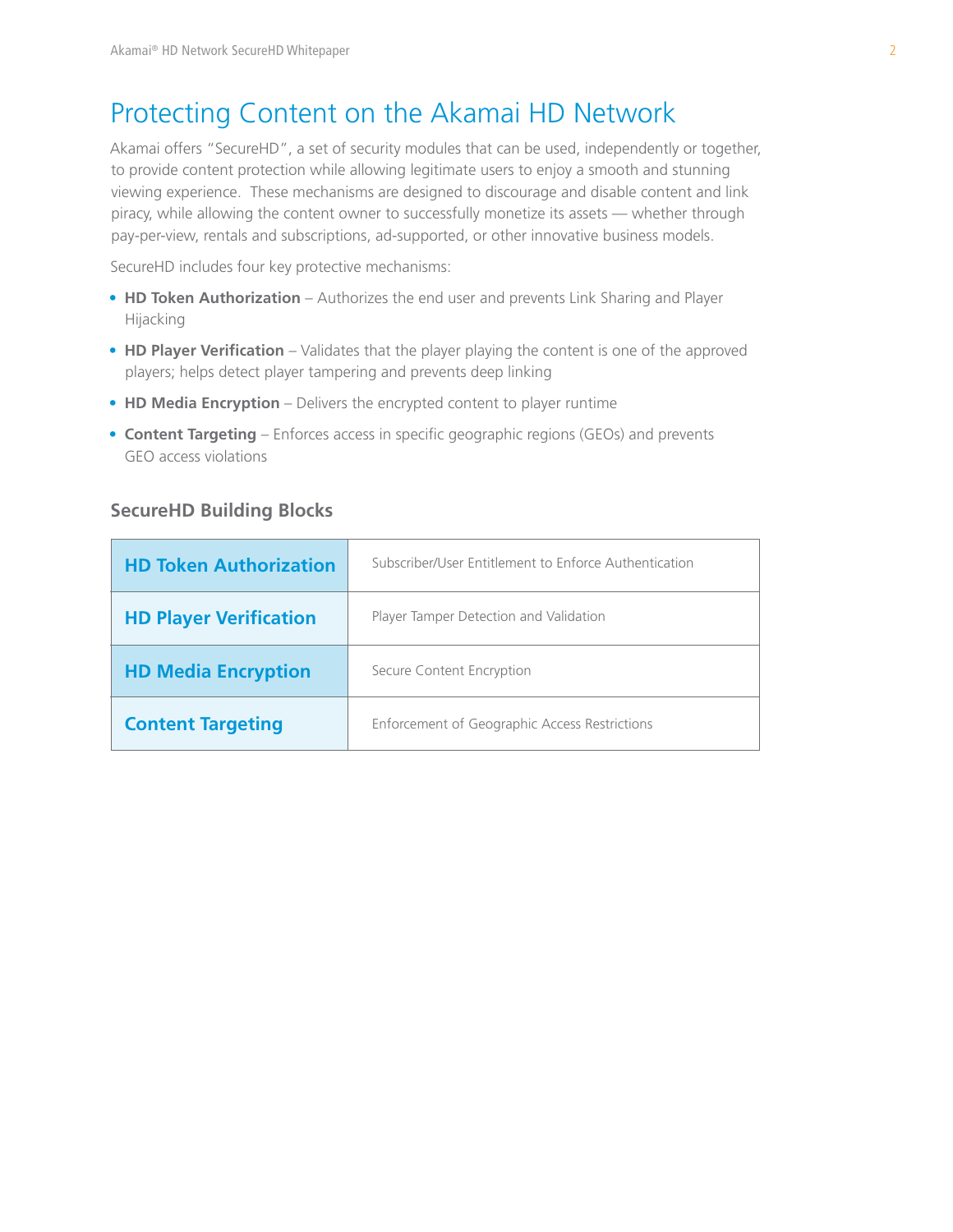# HD Network Streaming and Security

### **Streaming Security Use Case**



*Security operations between the Edge Server and the Player Runtime* 

The steps that follow document a standard streaming use case example that incorporates SecureHD.

- 1. A media customer uploads video ondemand (VOD) content to the Akamai Storage service (NetStorage). Optionally, this content can be retrieved directly from a customer location or can be a live stream.
- 2. The media customer creates security policies using the Akamai EdgeControl portal to help protect its online content from the most common threats discussed in previous section.
- 3. An end user attempting to access this content authenticates to the customer portal and clicks a link to the video they wish to view.
- 4. The customer portal generates a timebound Akamai Token, appends it to the URL and redirects the end user to an Akamai Edge Server.
- 5. The Akamai Edge Server authorizes the end user by validating the token to help prevent link sharing and player hijacking attacks.
- 6. The Akamai Edge Server also applies any geo-based policies streaming the content.
- 7. The Akamai Edge Server then validates that the player used by the end user is one of the players approved for use by the media customer. This is to help prevent deep linking attacks and detect player tampering
- 8. Once the Akamai Edge Server validates that the end user is authorized and the player in use is authentic, the Akamai Edge Server performs "In Network" encryption of the streams and delivers them to player run time.
- 9. The player retrieves a unique session key, which is secured by Akamai tokenization. Using this session key, the player derives the content encryption key and uses it to decrypt the stream.
- 10. Content encryption from the Edge Server to player run time helps prevents against stream ripping and content tempering attacks. It is designed such that content stays encrypted in transit and when at rest in the browser cache.
- 11. The player plays the decrypted stream back to the end user.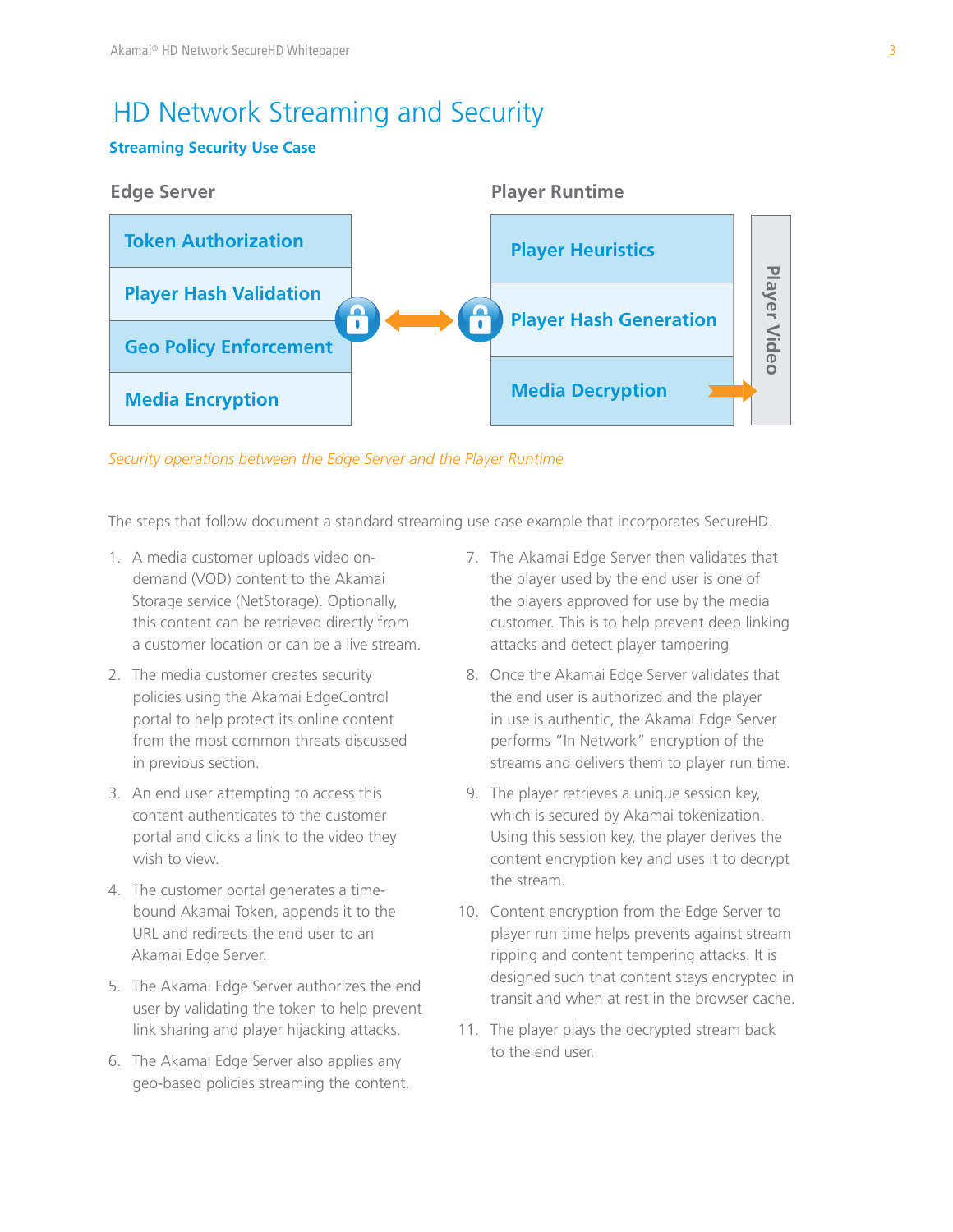### Technical Overview

This section provides additional details on the various security layers available as part of SecureHD that can be used to secure live or on-demand content.

### HD Token Authorization

Token-based authorization mechanisms are commonly used across the internet as a security mechanism to validate user rights. To help confirm that only authorized users get access to your video stream, Akamai's HD Token Authorization security mechanism can be used to provide a hybrid token scheme in which a combination of a short TTL URL token and a long TTL cookie-based token is used.

Some of the key highlights of HD Token Authorization are as follows:

- Support for multiple cryptographic hash functions. Offers HMAC-SHA256 (strongest) and HMAC-SHA1.
- Allows for passage of data for advanced usage and encryption of the entire token payload.
- Allows for configuration of start and expiration times for better control of token validity.

HD Token Authorization is seamless to the end user and typically requires no changes to the video player.

#### **Edge Server Configuration**

The retailer/customer configures a "secret" password using the Akamai EdgeControl portal. This shared secret is used to verify a Token received by Edge Server from the player requesting the content.

#### **Content Publisher Site Integration**

The Token Generation SDK is provided by Akamai, which is used by a content publisher site to generate a Token. HMAC of the various inputs (like IP Address, start time, expiration, URL, ACL time, duration) is calculated using a shared secret (Hex-encoded key) and appended to the URL.



*HD Token Authorization 2.0 Workflow*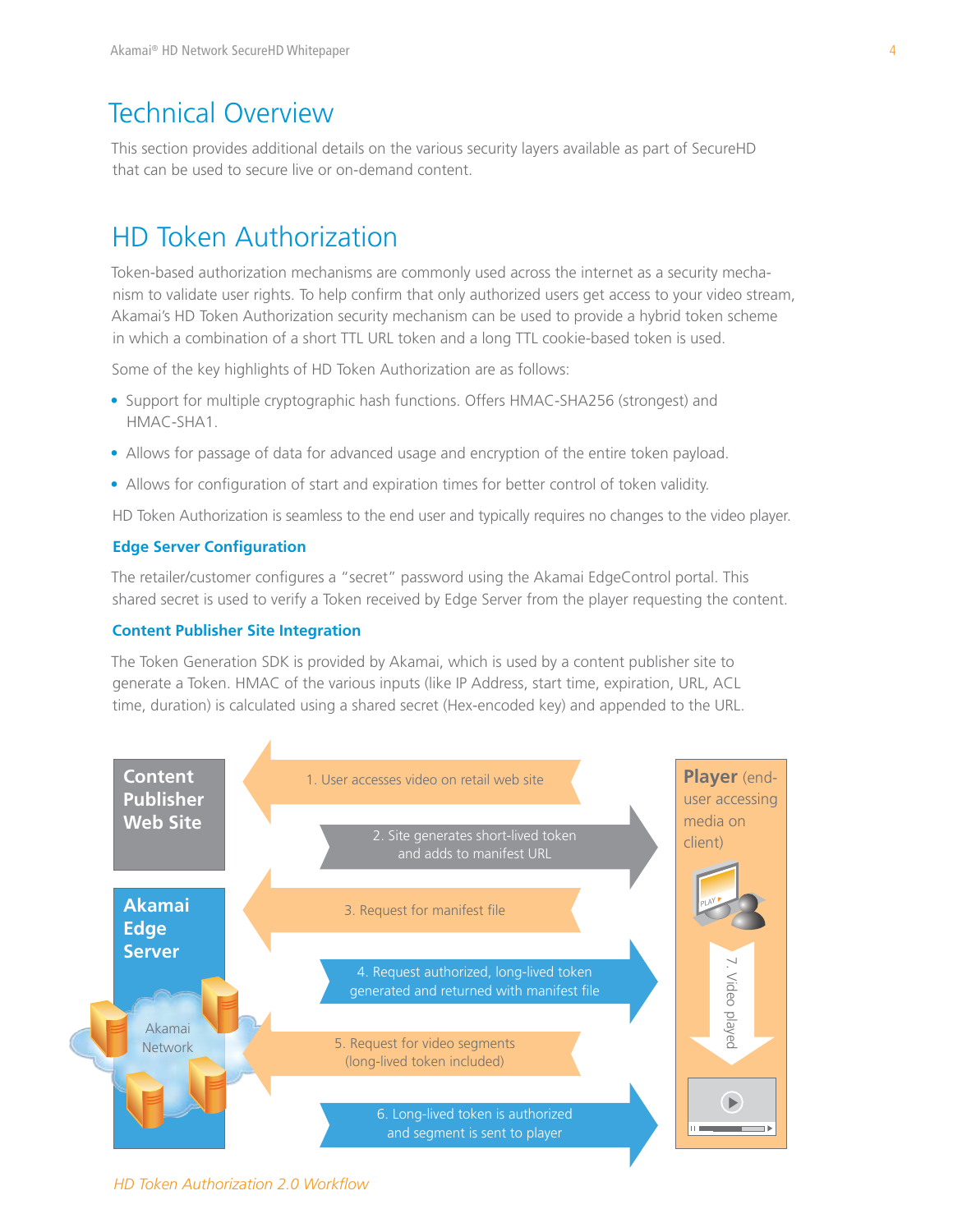# HD Player Verification

HD Player Verification is designed to prevent unauthorized players from playing protected content. Because the video player application can control much of the user experience (e.g., look and feel, playback functionality, ad watching, and security features) ensuring that the player is a valid and unaltered one offers a high level of security against deep linking attacks aimed at circumventing the content provider's business model.

This security mechanism is designed to ensure that a player and resident AUTH module are authentic. This is normally achieved by hashing the player and the AUTH module to produce a message digest for verification by Edge Server. In addition, Player Verification will also include a means by which to test the running image for certain security code, and obfuscation of the AUTH module.

The points that follow illustrate some of the key highlights of HD Player Verification:

- Each customer can enforce delivery to only their approved player(s).
- An approved list of players is maintained on the Edge Server. It can be easily updated and becomes effective in the matter of minutes.
- Allows the customer to respond faster to player breaches by renewing the AUTH module.

#### **Player Integration**

Akamai provides an HD Player component that contains a security AUTH module. This module includes cryptographic hashing and encryption methods for the purpose of identifying the running player, and securely communicating the results to an Akamai Edge Server. Customers are required to build their players using this HD Player component to leverage HD Player Verification.

The diagram below offers an example of Adobe HTTP dynamic streaming (HD) workflow using HDS Player Verification security mechanism.



*HD Player Verification 2.0 Workflow*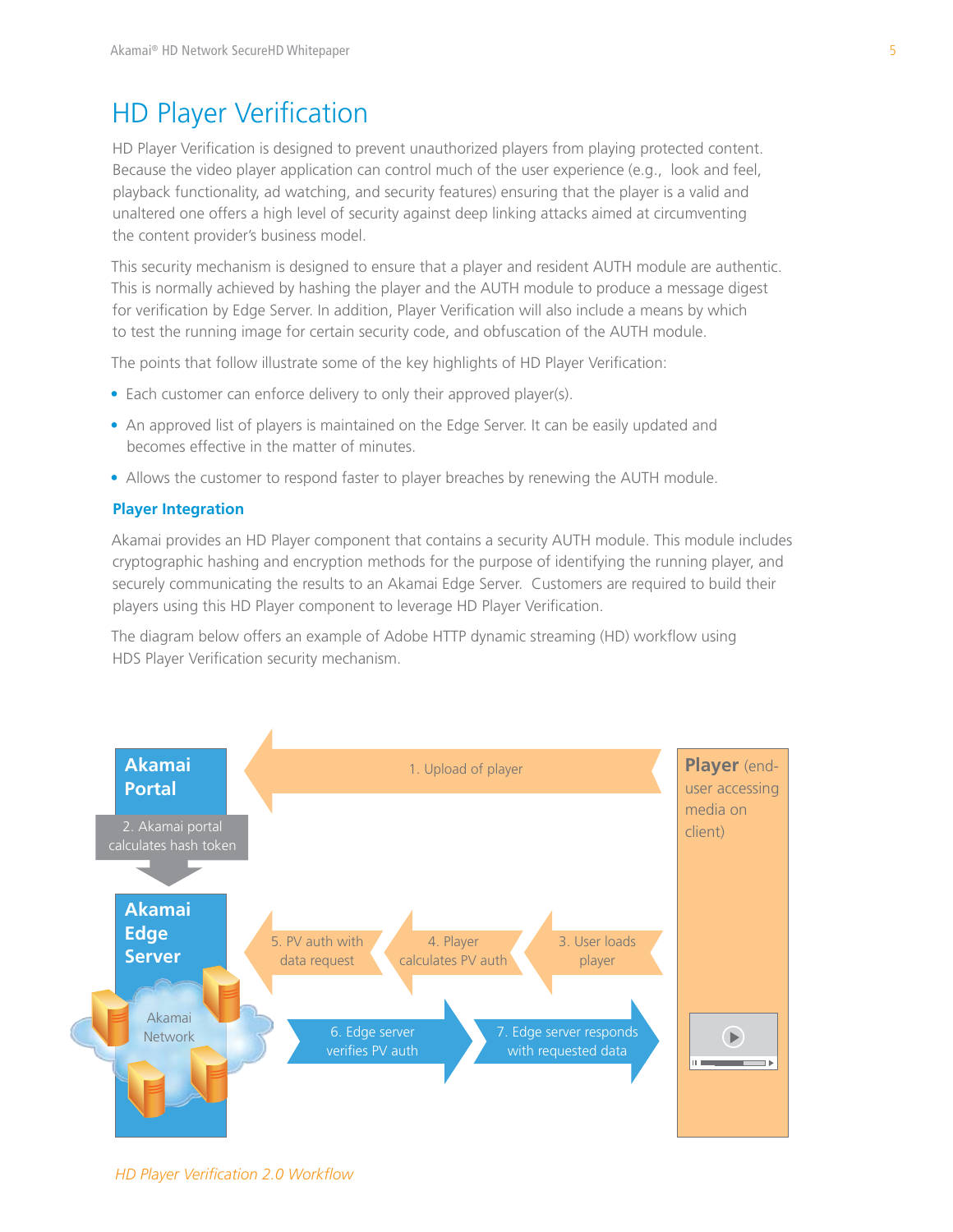#### **Faster Breach Response Mechanism**

The Renewable Player side AUTH plugin (part of the HD Player component) allows for a change in the hash-computing algorithm (KDF) in real time, without requiring any player patches to the run time. These changes can be pushed to the player from Akamai Edge Server.

### HD Media Encryption

HD Media Encryption is a unique way of providing content protection, which enables for faster breach response. By using a combination of configurable security elements, the player security module accepts messages in the content stream that provide the instructions needed to decrypt the payload. These messages are used to produce the keys that protect the clear text content. The message format supports group, per session, and shared keying, along with file-level persistent encryption for a variety of file formats. Unlike DRM, the messages do not carry policy information. Instead, the messages confer entitlement through conditional access to a sessionspecific key referenced through a URL in the message. In this way, access to the session key requires a valid token for each segment of content. Using unique a multi-factor security mechanism in protected portions of the message, HD Media Encryption allows the system to switch keys continually, reducing the risk of prolonged breach due to key sharing. This is provided through the use of secure control messages, a set of renewable key derivation functions and metadata configuration parameters.

The key highlights of HD Media Encryption are listed below:

- Content is encrypted in transit and at rest
- Limits the content breach by using unique encryption key per session
- Multi-factor decryption mechanism for stronger security
- Supports message integrity to detect content tempering
- Provides breach response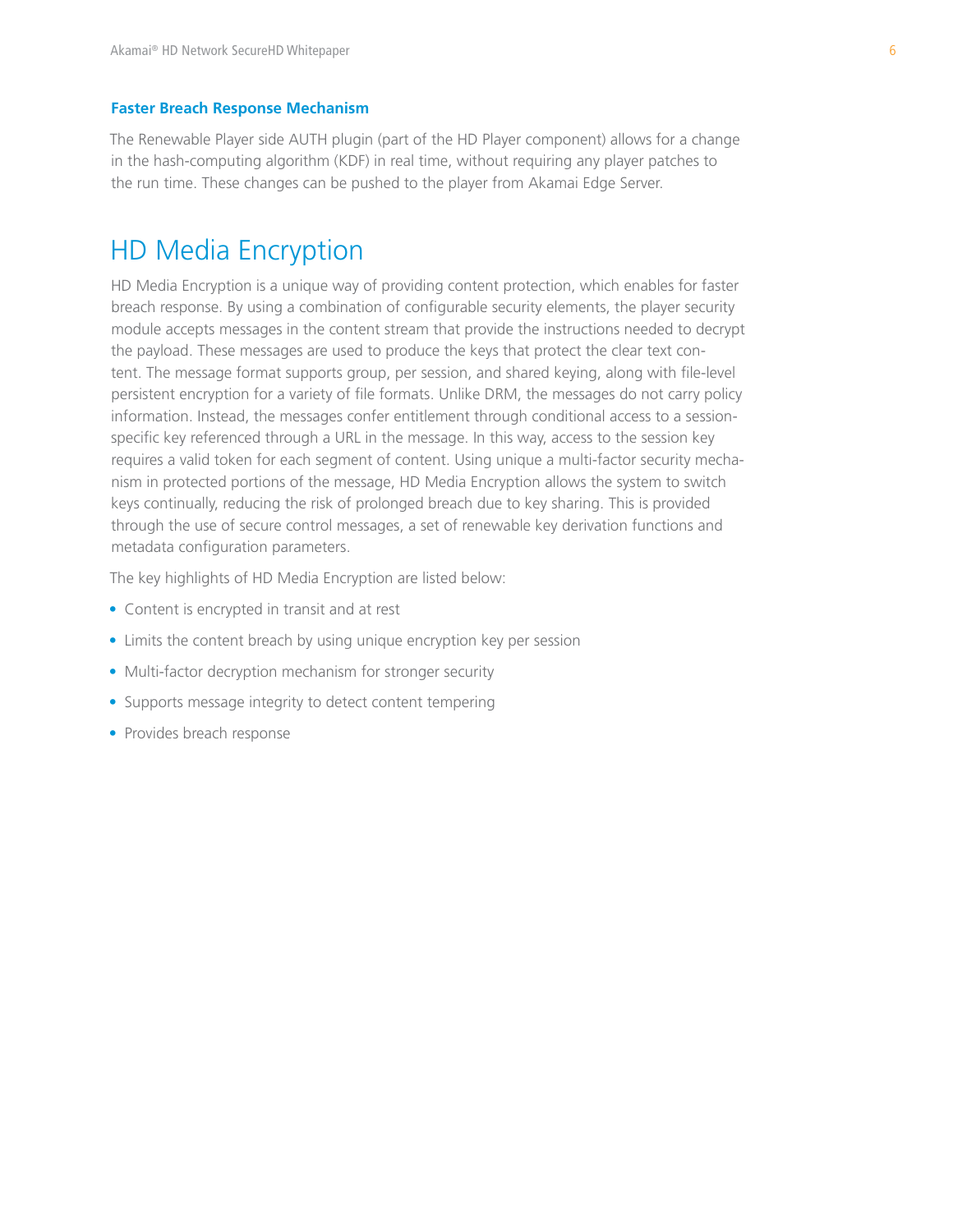#### **Player Integration**

Akamai provides an HD Player component that contains a security AUTH module, that is used to perform the above-mentioned security operations. Customers are required to build their players using this HD Player component to leverage HD Media Encryption.

### **Edge Server Configuration**

The Akamai Edge Server encrypts the video content dynamically and, through Akamai EdgeControl, can be configured to specify which cryptographic algorithm to use (default is AES 128-CBC).

#### **Breach Response Mechanism**

The Renewable Player Side AUTH plugin (part of the HD Player component) allows for a change in the key derivation algorithms in real time, without requiring any player patches to the run time. These changes can be pushed to the player from Akamai Edge Server.

The diagram on the next page offers an example of Adobe HTTP dynamic streaming (i.e. for Adobe HTTP Dynamic Streaming) workflow using the HD Media Encryption security mechanism.



*\*This request is protected by token authorization, player verification, or some other custom scheme.*

*HD Media Encryption Workflow*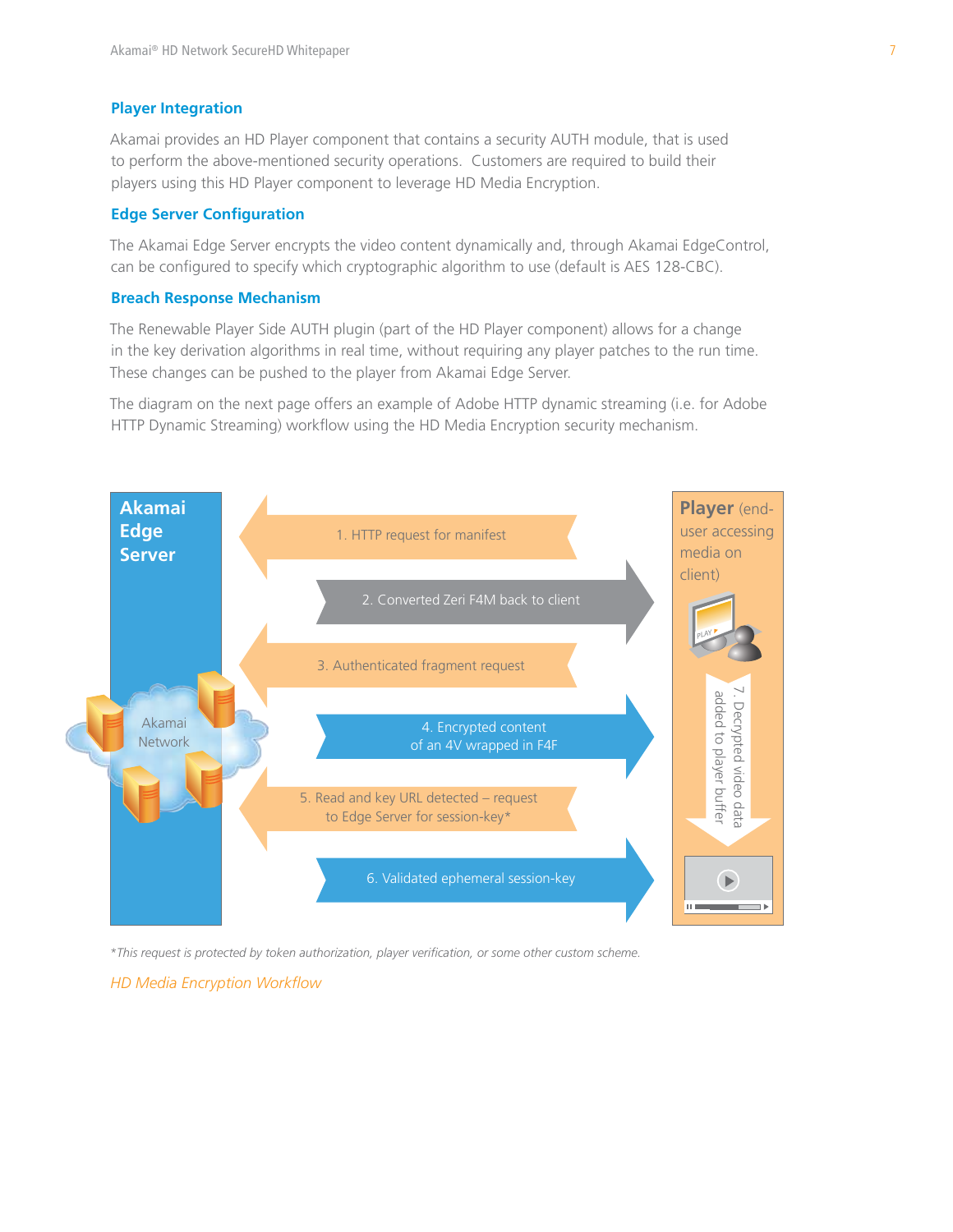### Content Targeting

Based on the Akamai EdgeScape service, Content Targeting protects against content access in specific geographic areas. At a standard level of service, EdgeScape provides geo-based protection based on continent, country, or region within an individual country. The EdgeScape Pro level of service offers additional granularity. The system can be enabled to support access control based on city, marketing area, metropolitan statistical area (MSA), primary metropolitan statistical area (PMSA), and zip code (US and Canada only) through professional services.

Content Targeting works by looking up the end user's IP address in Akamai's EdgeScape Database. Using a sophisticated collection of data gathering and verification techniques, Akamai has leveraged the unmatched breadth of its global network and network service provider partnerships to build and continually refine a comprehensive and accurate IP database.

Content Targeting can be implemented in two different ways, as outlined in the sections that follow.

#### **Akamai Edge Server Side Implementation (Using the Akamai EdgeControl Portal)**

In this type of implementation, customers simply define the access control rules for their video content via the Akamai EdgeControl portal. Customers can update the configuration as needed. There is no additional infrastructure running on the customer origin server, and this requires no changes to the player or customer web site code.

When an end user video request is received by an Akamai Edge Server, the server evaluates the end user's IP address against the EdgeScape data, applies the customer's business rules, and delivers the content only if access is allowed.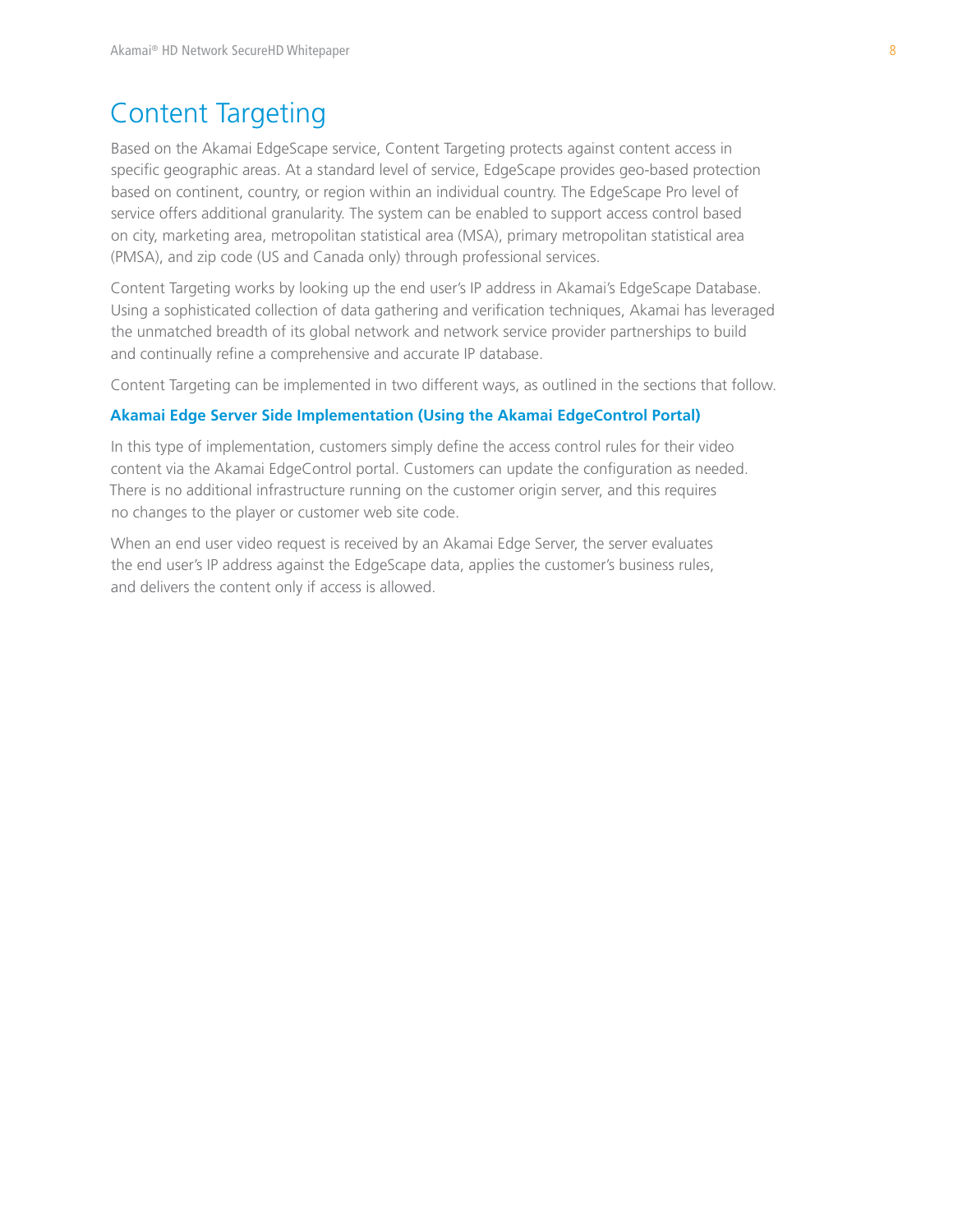### Summary

The security mechanisms enabled by the Akamai HD Network are designed to provide customers with proven, industry-leading tools for defending against the theft and unauthorized use of their online video content across major player run times. SecureHD offers a multilayer security approach, which can be implemented in an easy and scalable way that avoids end-user software installation and maintenance hassle. The solutions integrate seamlessly with customers' existing authentication and access control architectures.

Moreover, by leveraging Akamai's global network of tens of thousands of edge servers, content providers can deliver stunning HD experiences to audiences of any scale – securing their content and revenue streams without sacrificing performance or end user experience.

The streaming media security landscape is one that will continue to evolve. As more and more compelling content is made available online, efforts to misappropriate and misuse the content will increase as well, and content providers need to arm themselves with bestof-breed solutions to protect against those threats.

Akamai has spent the last decade innovating to make the Internet a better, faster, and more secure place to interact, entertain, and transact business. With thousands of companies depending on its EdgePlatform to securely and reliably deliver an aggregate of 500 billion Web interactions each day, security is never a secondary priority at Akamai. Instead, it is comprehensively integrated into every aspect of Akamai's network and operations, from hardened servers and a self-healing architecture to the rigorous physical and operational security policies in place. And because it understands the critical importance of video content protections—to its customers businesses and ultimately to its own, Akamai intends to continue to innovate and produce market-leading streaming media security solutions.

| <b>SecureHD - Key Features</b>       | <b>Description</b>                                                                | <b>Business Value</b>                                                                            |
|--------------------------------------|-----------------------------------------------------------------------------------|--------------------------------------------------------------------------------------------------|
| Support for major formats            | Supports FLV, HDS and HLS                                                         | Reach and scale by delivering<br>securely over HTTP                                              |
| Encryption                           | AES-128-CBC bit encryption                                                        | Content is encrypted in transit<br>and at rest, mitigating attacks<br>from stream rippers        |
| Unique Encryption<br>Key per session | Does not require any key rotation                                                 | Designed to defeat key sharing<br>attacks and minimize scope<br>of breaches                      |
| Performance<br>(Client/Server side)  | Simple workflow providing<br>content protection                                   | No additional complexity<br>or over head                                                         |
| Client Hardening                     | Full obfuscation, custom key<br>smearing, per player versioned<br>secrets         | Designed to mitigate the scale<br>of attacks against the player<br>to a narrow/low-value target. |
| Breach Response<br>(if compromised)  | Optional: late-binding of<br>security module supports<br>transparent renewability | Breach can be stopped within<br>minutes and requires no player<br>run time changes.              |